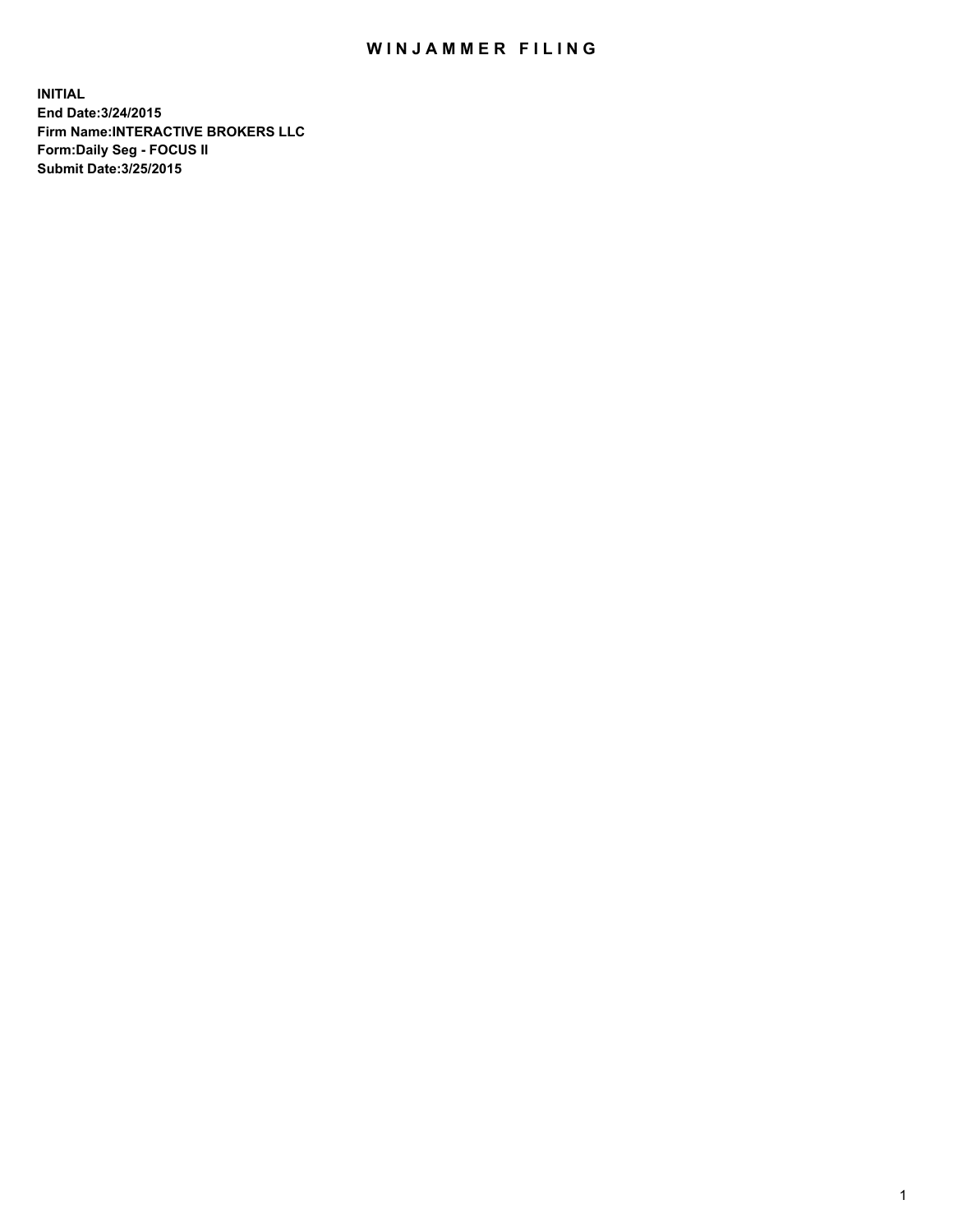## **INITIAL End Date:3/24/2015 Firm Name:INTERACTIVE BROKERS LLC Form:Daily Seg - FOCUS II Submit Date:3/25/2015 Daily Segregation - Cover Page**

| Name of Company<br><b>Contact Name</b><br><b>Contact Phone Number</b><br><b>Contact Email Address</b>    | <b>INTERACTIVE BROKERS LLC</b><br><b>Michael Ellman</b><br>203-422-8926<br>mellman@interactivebrokers.co<br>$m$ |
|----------------------------------------------------------------------------------------------------------|-----------------------------------------------------------------------------------------------------------------|
| FCM's Customer Segregated Funds Residual Interest Target (choose one):<br>a. Minimum dollar amount: ; or | $\overline{\mathbf{0}}$                                                                                         |
| b. Minimum percentage of customer segregated funds required:% ; or                                       | 0                                                                                                               |
| c. Dollar amount range between: and; or                                                                  | 155,000,000 245,000,000                                                                                         |
| d. Percentage range of customer segregated funds required between:% and%.                                | 0 <sub>0</sub>                                                                                                  |
| FCM's Customer Secured Amount Funds Residual Interest Target (choose one):                               |                                                                                                                 |
| a. Minimum dollar amount: ; or                                                                           | $\overline{\mathbf{0}}$                                                                                         |
| b. Minimum percentage of customer secured funds required:% ; or                                          | 0                                                                                                               |
| c. Dollar amount range between: and; or                                                                  | 80,000,000 120,000,000                                                                                          |
| d. Percentage range of customer secured funds required between:% and%.                                   | 0 <sub>0</sub>                                                                                                  |
| FCM's Cleared Swaps Customer Collateral Residual Interest Target (choose one):                           |                                                                                                                 |
| a. Minimum dollar amount: ; or                                                                           | $\overline{\mathbf{0}}$                                                                                         |
| b. Minimum percentage of cleared swaps customer collateral required:% ; or                               | $\overline{\mathbf{0}}$                                                                                         |
| c. Dollar amount range between: and; or                                                                  | 0 <sub>0</sub>                                                                                                  |
| d. Percentage range of cleared swaps customer collateral required between:% and%.                        | 0 <sub>0</sub>                                                                                                  |
| Current ANC:on                                                                                           | 2,421,501,582 24-MAR-2015                                                                                       |
| <b>Broker Dealer Minimum</b>                                                                             | 265,350,742                                                                                                     |
| Debit/Deficit - CustomersCurrent AmountGross Amount                                                      |                                                                                                                 |
| Domestic Debit/Deficit                                                                                   | 2,883,288                                                                                                       |
| Foreign Debit/Deficit                                                                                    | 4,697,6090                                                                                                      |
| Debit/Deficit - Non CustomersCurrent AmountGross Amount                                                  |                                                                                                                 |
| Domestic Debit/Deficit                                                                                   | 0 <sub>0</sub>                                                                                                  |
| Foreign Debit/Deficit<br>Proprietary Profit/Loss                                                         | 0 <sub>0</sub>                                                                                                  |
| Domestic Profit/Loss                                                                                     |                                                                                                                 |
| Foreign Profit/Loss                                                                                      | $\overline{\mathbf{0}}$<br>$\underline{\mathbf{0}}$                                                             |
| Proprietary Open Trade Equity                                                                            |                                                                                                                 |
| Domestic OTE                                                                                             | <u>0</u>                                                                                                        |
| Foreign OTE                                                                                              | <u>0</u>                                                                                                        |
| <b>SPAN</b>                                                                                              |                                                                                                                 |
| <b>Customer SPAN Calculation</b>                                                                         | 1,268,237,734                                                                                                   |
| Non-Customer SPAN Calcualation                                                                           | 19,630,888                                                                                                      |
| Proprietary Capital Charges                                                                              | <u>0</u>                                                                                                        |
| Minimum Dollar Amount Requirement                                                                        | 20,000,000 [7465]                                                                                               |
| Other NFA Dollar Amount Requirement                                                                      | 22,103,256 [7475]                                                                                               |
|                                                                                                          |                                                                                                                 |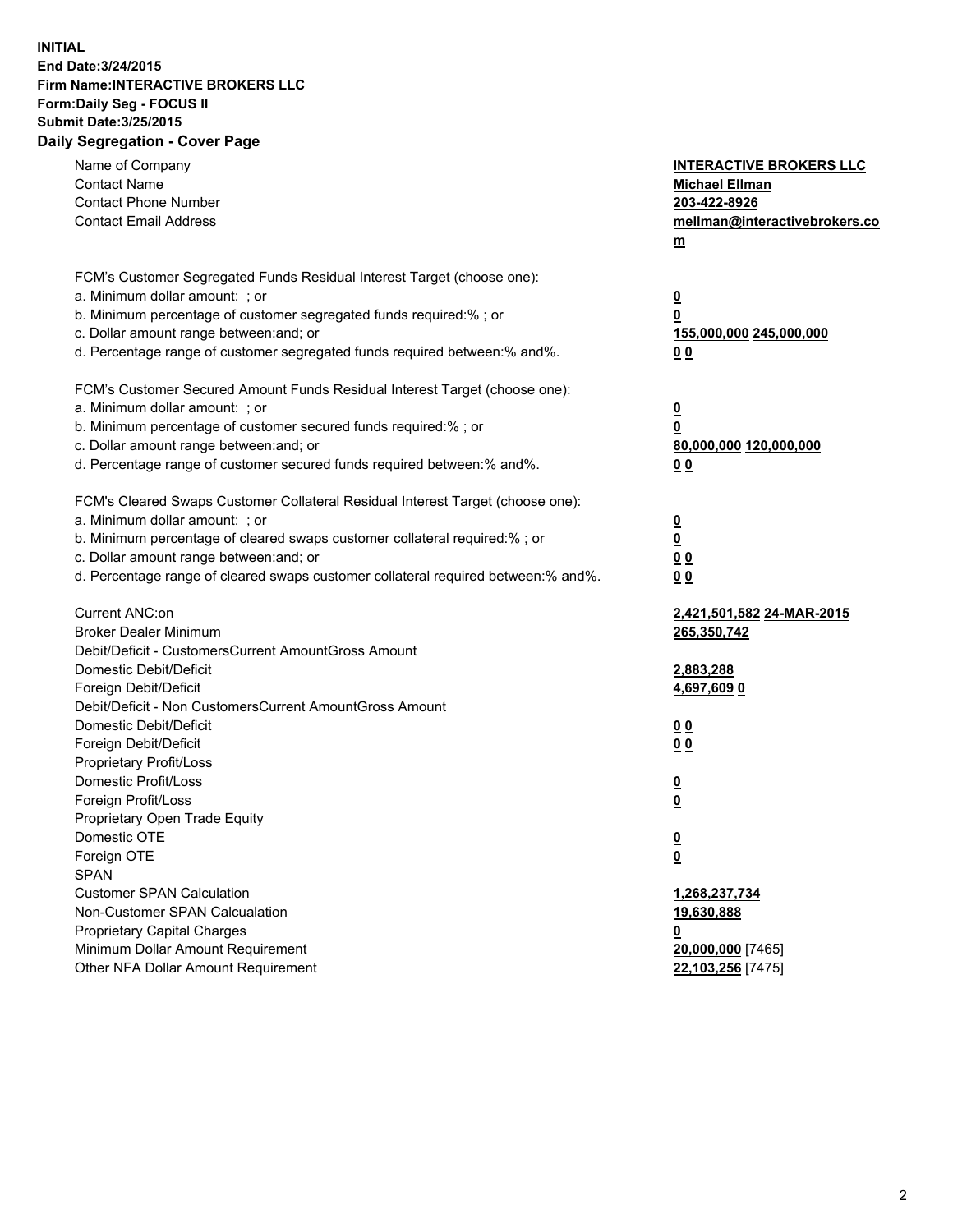## **INITIAL End Date:3/24/2015 Firm Name:INTERACTIVE BROKERS LLC Form:Daily Seg - FOCUS II Submit Date:3/25/2015 Daily Segregation - Secured Amounts**

|          | $-$ 0.000 $-$ 0.000 $-$ 0.000 $-$ 0.000 $-$ 0.000 $-$ 0.000 $-$ 0.000 $-$ 0.000 $-$ 0.000 $-$ 0.000 $-$ 0.000 $-$ 0.000 $-$ 0.000 $-$ 0.000 $-$ 0.000 $-$ 0.000 $-$ 0.000 $-$ 0.000 $-$ 0.000 $-$ 0.000 $-$ 0.000 $-$ 0.000 |                                    |
|----------|-----------------------------------------------------------------------------------------------------------------------------------------------------------------------------------------------------------------------------|------------------------------------|
|          | Foreign Futures and Foreign Options Secured Amounts                                                                                                                                                                         |                                    |
|          | Amount required to be set aside pursuant to law, rule or regulation of a foreign                                                                                                                                            | $0$ [7305]                         |
|          | government or a rule of a self-regulatory organization authorized thereunder                                                                                                                                                |                                    |
| 1.       | Net ledger balance - Foreign Futures and Foreign Option Trading - All Customers                                                                                                                                             |                                    |
|          | A. Cash                                                                                                                                                                                                                     | 435,269,728 [7315]                 |
|          | B. Securities (at market)                                                                                                                                                                                                   | $0$ [7317]                         |
| 2.       | Net unrealized profit (loss) in open futures contracts traded on a foreign board of trade                                                                                                                                   | 10,170,829 [7325]                  |
| 3.       | Exchange traded options                                                                                                                                                                                                     |                                    |
|          | a. Market value of open option contracts purchased on a foreign board of trade                                                                                                                                              | 226,923 [7335]                     |
|          | b. Market value of open contracts granted (sold) on a foreign board of trade                                                                                                                                                | 105,204 [7337]                     |
| 4.       | Net equity (deficit) (add lines 1.2. and 3.)                                                                                                                                                                                | 445,562,276 [7345]                 |
| 5.       | Account liquidating to a deficit and account with a debit balances - gross amount                                                                                                                                           | 4,697,609 [7351]                   |
|          | Less: amount offset by customer owned securities                                                                                                                                                                            | 0 [7352] 4,697,609 [7354]          |
| 6.       | Amount required to be set aside as the secured amount - Net Liquidating Equity                                                                                                                                              | 450,259,885 [7355]                 |
|          | Method (add lines 4 and 5)                                                                                                                                                                                                  |                                    |
| 7.       | Greater of amount required to be set aside pursuant to foreign jurisdiction (above) or line                                                                                                                                 | 450,259,885 [7360]                 |
|          | 6.                                                                                                                                                                                                                          |                                    |
|          | FUNDS DEPOSITED IN SEPARATE REGULATION 30.7 ACCOUNTS                                                                                                                                                                        |                                    |
| 1.       | Cash in banks                                                                                                                                                                                                               |                                    |
|          | A. Banks located in the United States                                                                                                                                                                                       | 58,881,771 [7500]                  |
|          | B. Other banks qualified under Regulation 30.7                                                                                                                                                                              | 0 [7520] 58,881,771 [7530]         |
| 2.       | Securities                                                                                                                                                                                                                  |                                    |
|          | A. In safekeeping with banks located in the United States                                                                                                                                                                   | 328,724,612 [7540]                 |
|          | B. In safekeeping with other banks qualified under Regulation 30.7                                                                                                                                                          | 0 [7560] 328,724,612 [7570]        |
| 3.       | Equities with registered futures commission merchants                                                                                                                                                                       |                                    |
|          | A. Cash                                                                                                                                                                                                                     | $0$ [7580]                         |
|          | <b>B.</b> Securities                                                                                                                                                                                                        | <u>0</u> [7590]                    |
|          | C. Unrealized gain (loss) on open futures contracts                                                                                                                                                                         | $0$ [7600]                         |
|          | D. Value of long option contracts                                                                                                                                                                                           | $0$ [7610]                         |
|          | E. Value of short option contracts                                                                                                                                                                                          | 0 [7615] 0 [7620]                  |
| 4.       | Amounts held by clearing organizations of foreign boards of trade                                                                                                                                                           |                                    |
|          | A. Cash                                                                                                                                                                                                                     | $0$ [7640]                         |
|          | <b>B.</b> Securities                                                                                                                                                                                                        | <u>0</u> [7650]                    |
|          | C. Amount due to (from) clearing organization - daily variation                                                                                                                                                             | $0$ [7660]                         |
|          | D. Value of long option contracts                                                                                                                                                                                           | $0$ [7670]                         |
|          | E. Value of short option contracts                                                                                                                                                                                          | 0 [7675] 0 [7680]                  |
| 5.       | Amounts held by members of foreign boards of trade                                                                                                                                                                          |                                    |
|          | A. Cash                                                                                                                                                                                                                     | 146,991,898 [7700]                 |
|          | <b>B.</b> Securities                                                                                                                                                                                                        | $0$ [7710]                         |
|          | C. Unrealized gain (loss) on open futures contracts                                                                                                                                                                         | 6,686,935 [7720]                   |
|          | D. Value of long option contracts                                                                                                                                                                                           | 226,941 [7730]                     |
|          | E. Value of short option contracts                                                                                                                                                                                          | -105,209 [7735] 153,800,565 [7740] |
| 6.       | Amounts with other depositories designated by a foreign board of trade                                                                                                                                                      | 0 [7760]                           |
| 7.<br>8. | Segregated funds on hand                                                                                                                                                                                                    | $0$ [7765]                         |
| 9.       | Total funds in separate section 30.7 accounts                                                                                                                                                                               | 541,406,948 [7770]                 |
|          | Excess (deficiency) Set Aside for Secured Amount (subtract line 7 Secured Statement<br>Page 1 from Line 8)                                                                                                                  | 91,147,063 [7380]                  |
| 10.      | Management Target Amount for Excess funds in separate section 30.7 accounts                                                                                                                                                 | 80,000,000 [7780]                  |
| 11.      | Excess (deficiency) funds in separate 30.7 accounts over (under) Management Target                                                                                                                                          | 11,147,063 [7785]                  |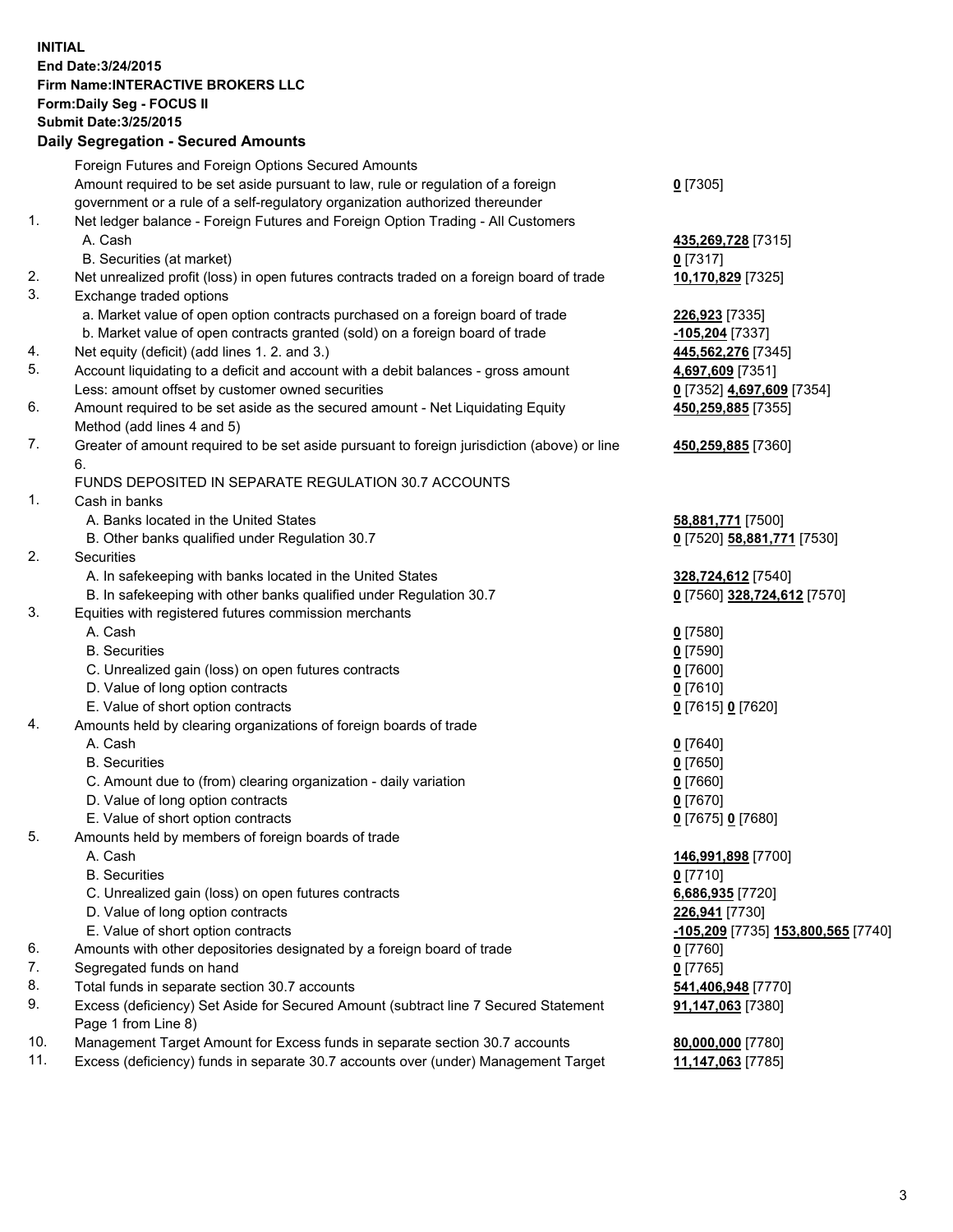**INITIAL End Date:3/24/2015 Firm Name:INTERACTIVE BROKERS LLC Form:Daily Seg - FOCUS II Submit Date:3/25/2015 Daily Segregation - Segregation Statement** SEGREGATION REQUIREMENTS(Section 4d(2) of the CEAct) 1. Net ledger balance A. Cash **2,588,055,545** [7010] B. Securities (at market) **0** [7020] 2. Net unrealized profit (loss) in open futures contracts traded on a contract market **-59,812,515** [7030] 3. Exchange traded options A. Add market value of open option contracts purchased on a contract market **110,916,037** [7032] B. Deduct market value of open option contracts granted (sold) on a contract market **-183,579,899** [7033] 4. Net equity (deficit) (add lines 1, 2 and 3) **2,455,579,168** [7040] 5. Accounts liquidating to a deficit and accounts with debit balances - gross amount **2,883,288** [7045] Less: amount offset by customer securities **0** [7047] **2,883,288** [7050] 6. Amount required to be segregated (add lines 4 and 5) **2,458,462,456** [7060] FUNDS IN SEGREGATED ACCOUNTS 7. Deposited in segregated funds bank accounts A. Cash **224,263,327** [7070] B. Securities representing investments of customers' funds (at market) **1,484,922,948** [7080] C. Securities held for particular customers or option customers in lieu of cash (at market) **0** [7090] 8. Margins on deposit with derivatives clearing organizations of contract markets A. Cash **13,904,249** [7100] B. Securities representing investments of customers' funds (at market) **129,273,712** [7110] C. Securities held for particular customers or option customers in lieu of cash (at market) **0** [7120] 9. Net settlement from (to) derivatives clearing organizations of contract markets **2,447,927** [7130] 10. Exchange traded options A. Value of open long option contracts **2,696,008** [7132] B. Value of open short option contracts **-8,560,747** [7133] 11. Net equities with other FCMs A. Net liquidating equity **-59,858,678** [7140] B. Securities representing investments of customers' funds (at market) **878,260,744** [7160] C. Securities held for particular customers or option customers in lieu of cash (at market) **0** [7170] 12. Segregated funds on hand **0** [7150] 13. Total amount in segregation (add lines 7 through 12) **2,667,349,490** [7180] 14. Excess (deficiency) funds in segregation (subtract line 6 from line 13) **208,887,034** [7190] 15. Management Target Amount for Excess funds in segregation **155,000,000** [7194]

16. Excess (deficiency) funds in segregation over (under) Management Target Amount Excess

**53,887,034** [7198]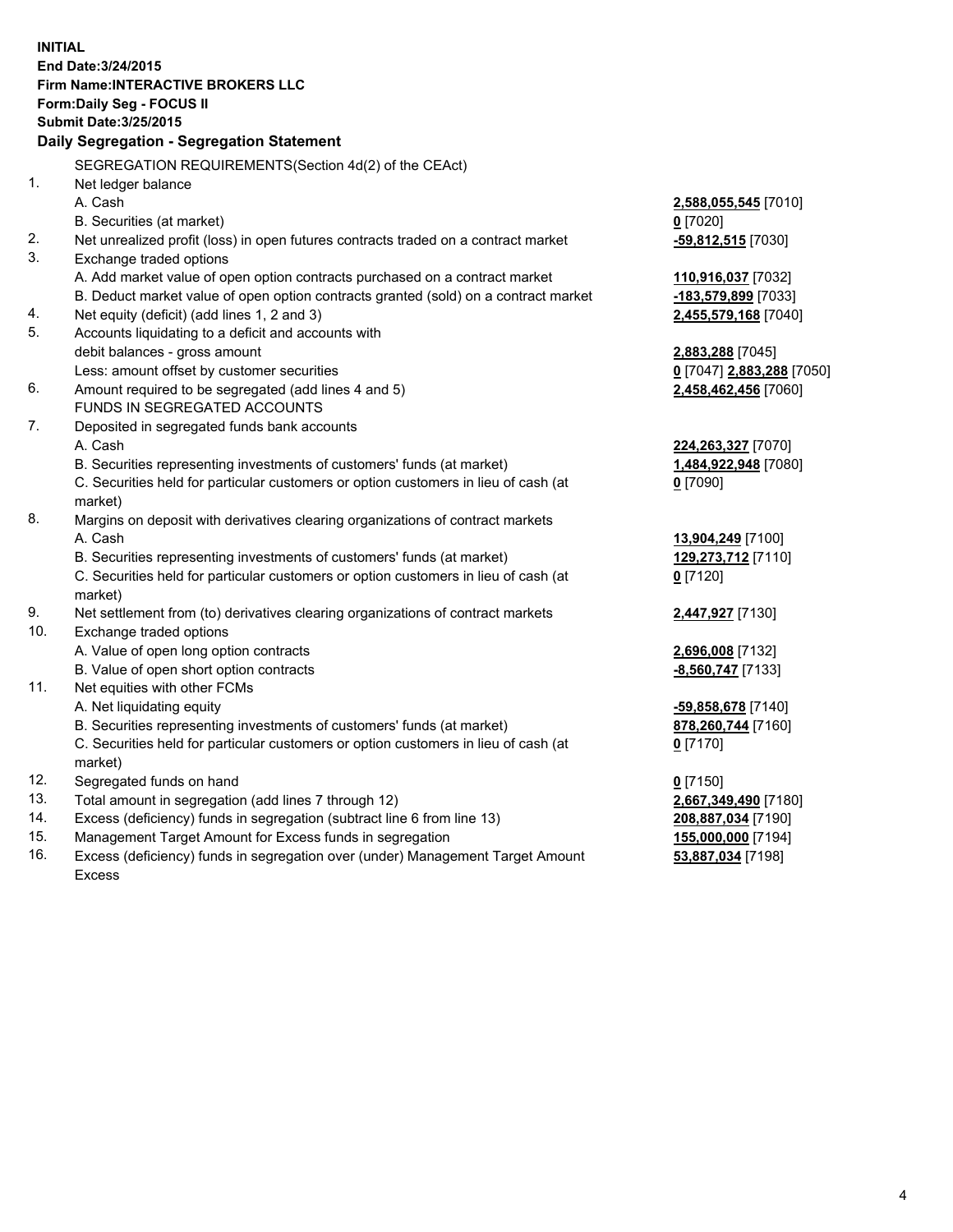## **INITIAL End Date:3/24/2015 Firm Name:INTERACTIVE BROKERS LLC Form:Daily Seg - FOCUS II Submit Date:3/25/2015 Daily Segregation - Supplemental**

| $\blacksquare$           | Total gross margin deficiencies - Segregated Funds Origin                              | 10,335 [9100]  |
|--------------------------|----------------------------------------------------------------------------------------|----------------|
| $\blacksquare$           | Total gross margin deficiencies - Secured Funds Origin                                 | 839,397 [9101] |
| $\blacksquare$           | Total gross margin deficiencies - Cleared Swaps Customer Collateral Funds Origin       | $0$ [9102]     |
| $\blacksquare$           | Total gross margin deficiencies - Noncustomer and Proprietary Accounts Origin          | $0$ [9103]     |
| $\blacksquare$           | Total number of accounts contributing to total gross margin deficiencies - Segregated  | 3 [9104]       |
|                          | Funds Origin                                                                           |                |
| $\blacksquare$           | Total number of accounts contributing to total gross margin deficiencies - Secured     | $3$ [9105]     |
|                          | Funds Origin                                                                           |                |
| $\overline{\phantom{a}}$ | Total number of accounts contributing to the total gross margin deficiencies - Cleared | $0$ [9106]     |
|                          | Swaps Customer Collateral Funds Origin                                                 |                |
| -                        | Total number of accounts contributing to the total gross margin deficiencies -         | $0$ [9107]     |
|                          | Noncustomer and Proprietary Accounts Origin                                            |                |
| $\blacksquare$           | Upload a copy of the firm's daily margin report the FCM uses to issue margin calls     |                |
|                          | which corresponds with the reporting date.                                             |                |

03.24.2015 Commodity Margin Deficiency Report.xls